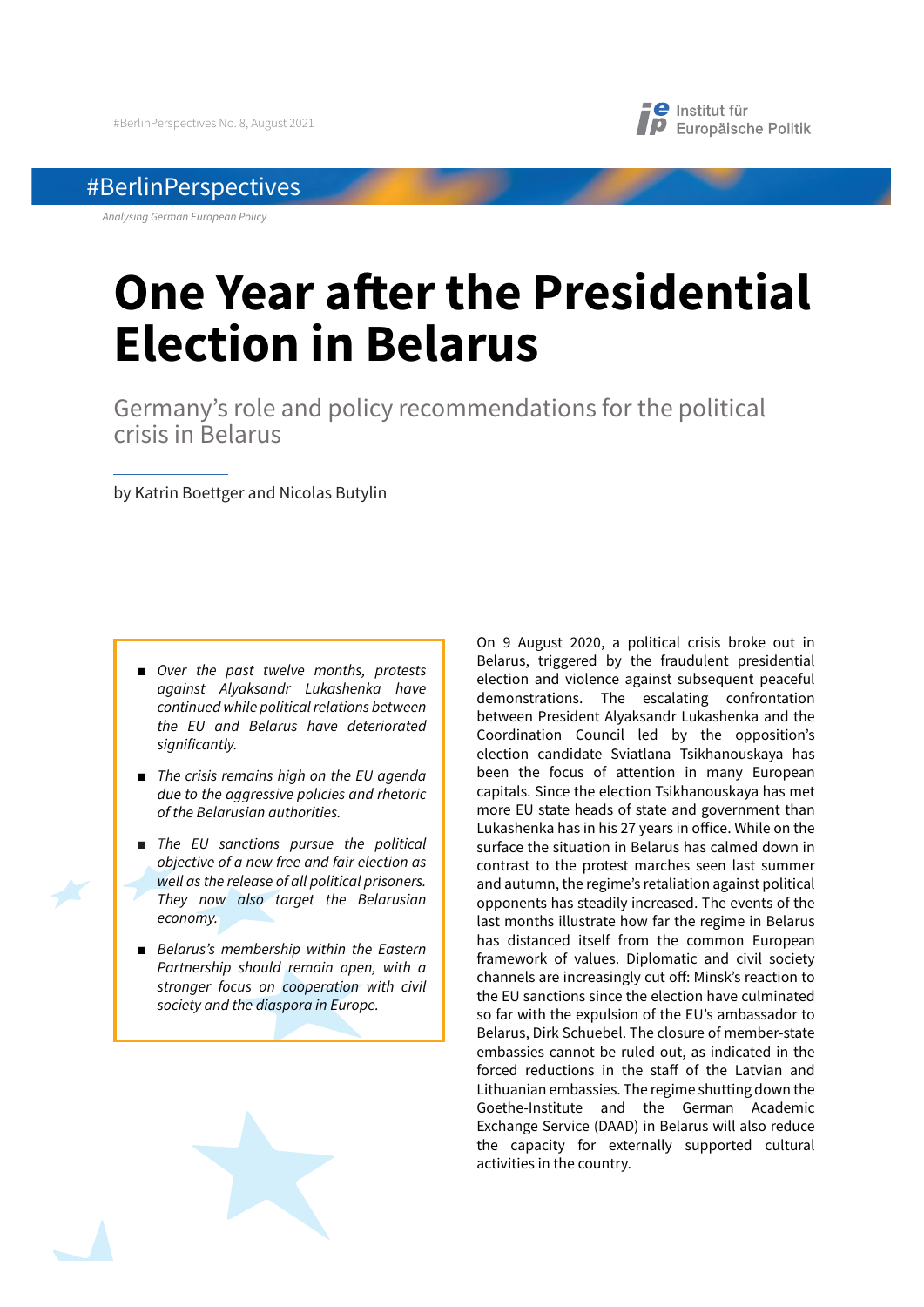The improvement in EU-Belarusian relations between 2015 and 2020, including the lifting of sanctions six years ago and cooperation within the Eastern Partnership, did not lead to democratization in Belarus. Today the EU needs a different strategy combining sanctions against the illegitimate regime and enhanced cooperation with civil society actors inside and outside Belarus. And, even though the EU has achieved little to change the situation in Belarus in the past twelve months, it still has scope for further action to put more political pressure on Lukashenka to schedule a new presidential election, stop the violence against peaceful protesters and release political prisoners.

The events of the last months illustrate how far the regime in Belarus has distanced itself from the common European framework of values.

Since the presidential election last August, the EU has taken multifaceted measures against Belarus. In the weeks following the poll, EU heads of state and government expressed concern about the political situation and called for the end of state-organized violence against peaceful demonstrators and the release of political prisoners. The EU and its member states did not recognize the official results of the election, which the Organization for Security and Co-operation in Europe (OSCE) deemed neither free nor fair. Estonia, Latvia and Lithuania imposed sanctions against Belarus in August, and in October 2020 a **first package of EU sanctions** followed, which imposed travel bans and asset freezes on 40 people. In November 2020, the European Council adopted a **second package of sanctions**, targeting Lukashenka, his son and national security advisor, Viktar Lukashenka, and 15 other members of Belarusian authorities. The worsening repression of the democracy movement, including the targeting of journalists and civil society, resulted in a **third package of EU sanctions**, which was ratified in December 2020. Included for the first time were actors in the Belarusian economy who were not specifically linked to the election but who either benefit from or actively support the regime. In May 2021, the European Commission presented a  $\epsilon$ 3

billion support package for a democratic Belarus. Its key elements are financial support for economic recovery, increased connectivity between the EU and Belarus, and support for the Belarusian IT industry and environmental projects. However, the package is conditioned on democratic progress and should be understood as an incentive for reform.

The EU's attention to Belarus was heightened in June 2021 when the authorities forced the landing in Minsk of a Ryanair plane flying from Athens to Vilnius in order to arrest opposition blogger Raman Pratasevič and his girlfriend Sofia Sapega. Following this unprecedented incident, the European Council reacted immediately and decided upon a **fourth, so far the largest, sanctions package**, primarily targeting the financial sector of the economy (potash, tobacco and oil products).

The EU support package based on conditionality for democratic progress should be understood as an incentive for reform.

The political crisis in Belarus is of high relevance for the rest of Europe and for Germany. The EU has an almost 1,300 km border with the country, which has received more attention in recent weeks due to a record number of refugees from the Middle East and the Caucasus crossing from Belarus into member states. In January 2020 the EU and Belarus signed a visa facilitation and readmission agreement that provided for the return of persons present irregularly in either, making the route via Belarus to the EU less attractive for refugees. Following the fourth EU sanctions package, Minsk has moved to suspend the readmission agreement with the aim to put pressure on neighbouring EU members Latvia, Lithuania and Poland.

Resolving the confrontation with the government in Minsk continues to be a high priority and the EU and its member states as the situation in Belarus is a test for the EU's ability to act in foreign policy and geopolitically. Furthermore, the EU is facing a regime that is disavowing democracy, the rule of law and universal values and freedoms – and also at stake is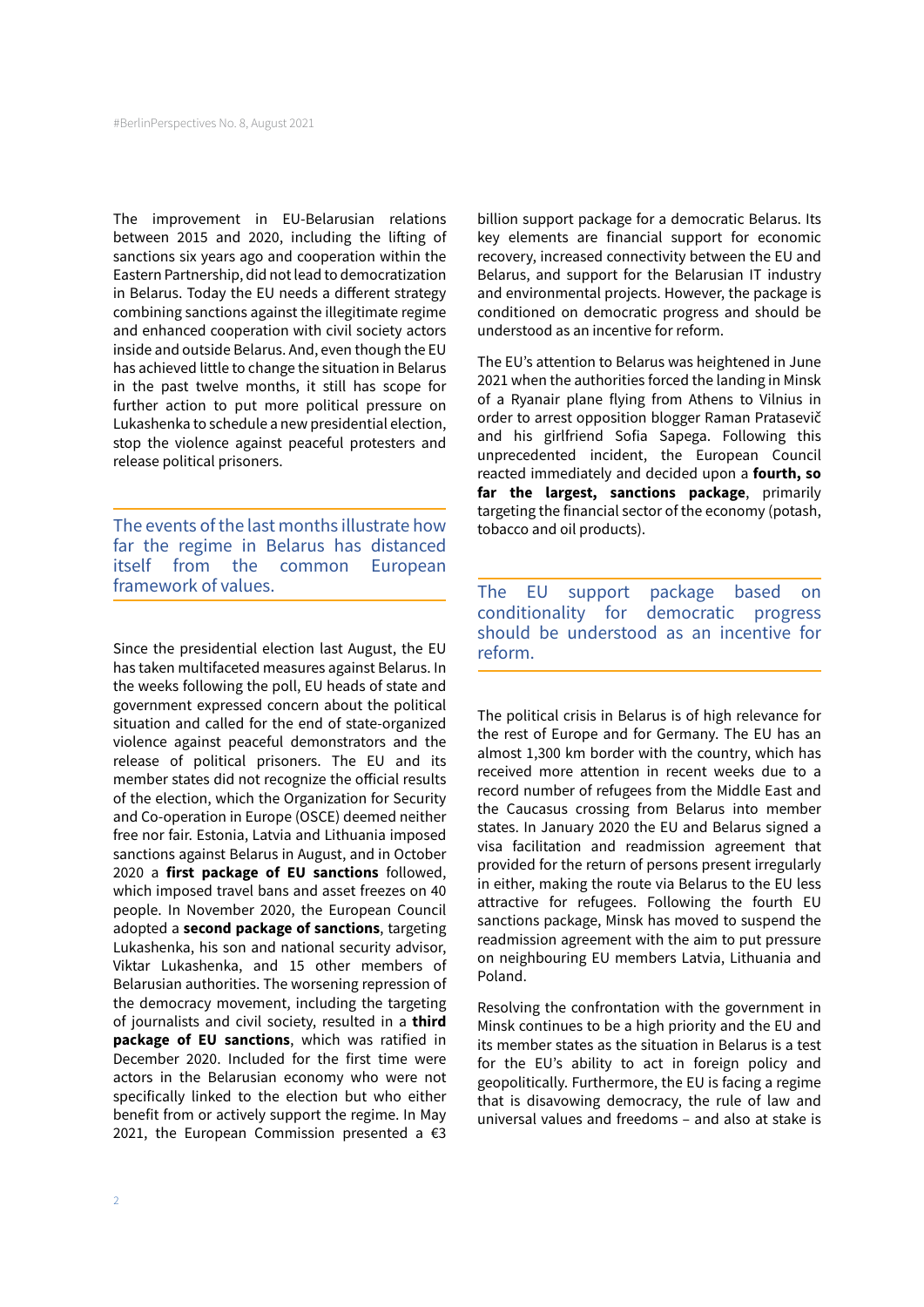the potential imitation of Lukashenka's actions elsewhere in Europe's neighbourhood.

## **Germany's role**

Germany's approach for dealing with the political crisis in Belarus is in line with EU measures. For example, there has been no questioning of or suggestion of vetoing the EU sanctions imposed so far in Berlin. However, the German government is more cautious than its Eastern European and Baltic counterparts when it comes to taking more action to solve the crisis. Germany's role in formulating an EU strategy on Belarus is also linked to its relationship with Russia, which is illustrated by Chancellor Angela Merkel's statement that she wanted to speak to President Vladimir Putin about the Ryanair incident before taking direct measures against Belarus. As in the conflict in Ukraine, Germany is trying to mediate among the EU member states, supporting sanctions while keeping stronger measures for possible future circumstances.

German-Belarusian relations have deteriorated in the last twelve months after their upturn since 2015. The Strategic Advisory Group, which was initiated in 2019 during the visit of Belarusian Foreign Minister Vladimir Makei to Germany, was suspended right after the 2020 presidential election. To date, two meetings have taken place with representatives from the respective government, business and scientific circles, enabling exchanges at the highest diplomatic level. The Belarusian-German History Commission, which was constituted in February 2020, also has an unclear future after the contracts of members of the Historical Institute of the Academy of Sciences in Minsk were not extended by the Belarusian government due to their attendance at demonstrations.

The several visits of Sviatlana Tsikhanouskaya to Berlin in the last twelve months have highlighted the importance of Germany for solving the Belarus crisis. She has had meetings with Chancellor Merkel and President Frank-Walter Steinmeier as well as politicians from the Christian Democrats, the Social Democrats, the Greens and the Free Democrats to discuss ways for Germany to support Belarus's democracy movement and civil society. The country's continuing presence on Germany's agenda is also thanks to the more active Belarusian diaspora, which in the aftermath of the presidential election organized solidarity demonstrations in several German cities.

The visits of presidential candidate Sviatlana Tsikhanouskaya to Berlin in the last twelve months have highlighted the importance of Germany's role for solving the Belarus crisis.

Germany's government was most clear when it dealt with the forced landing in Minsk of the Ryanair aircraft, which had four German citizens on board. It condemned this action by the Belarusian authorities as well as the mistreatment of Pratasevič, which government spokesperson Steffen Seibert described as 'a disgrace'. Belarus's ambassador, Denis Sidorenko, was summoned to the Foreign Ministry for the second time since the election.

## **Policy Recommendations**

While the ongoing actions of Belarus's authorities against its citizens will probably result in a fifth package of EU sanctions, so far the EU and Germany have achieved little to change the situation in the country. Yet it is in the EU's interest to keep Belarus high on the political agenda and to increase the pressure on Lukashenka to release political prisoners and call a new free and fair election, even while keeping in mind the lifeline he has to Russia.

The following policy recommendations are based on two pillars. The first consists of the expansion of sanctions, persistent demands, and positive incentives towards the government in Minsk at the political level. The second consists of measures in relation to civil society actors in Belarus.

**(1.) Continue to demand the release of political prisoners**: The EU should continue to demand the release of political prisoners (of which there were 610 on 9 August) as well as to offer benefits to the Belarusian authorities if they show 'goodwill' in this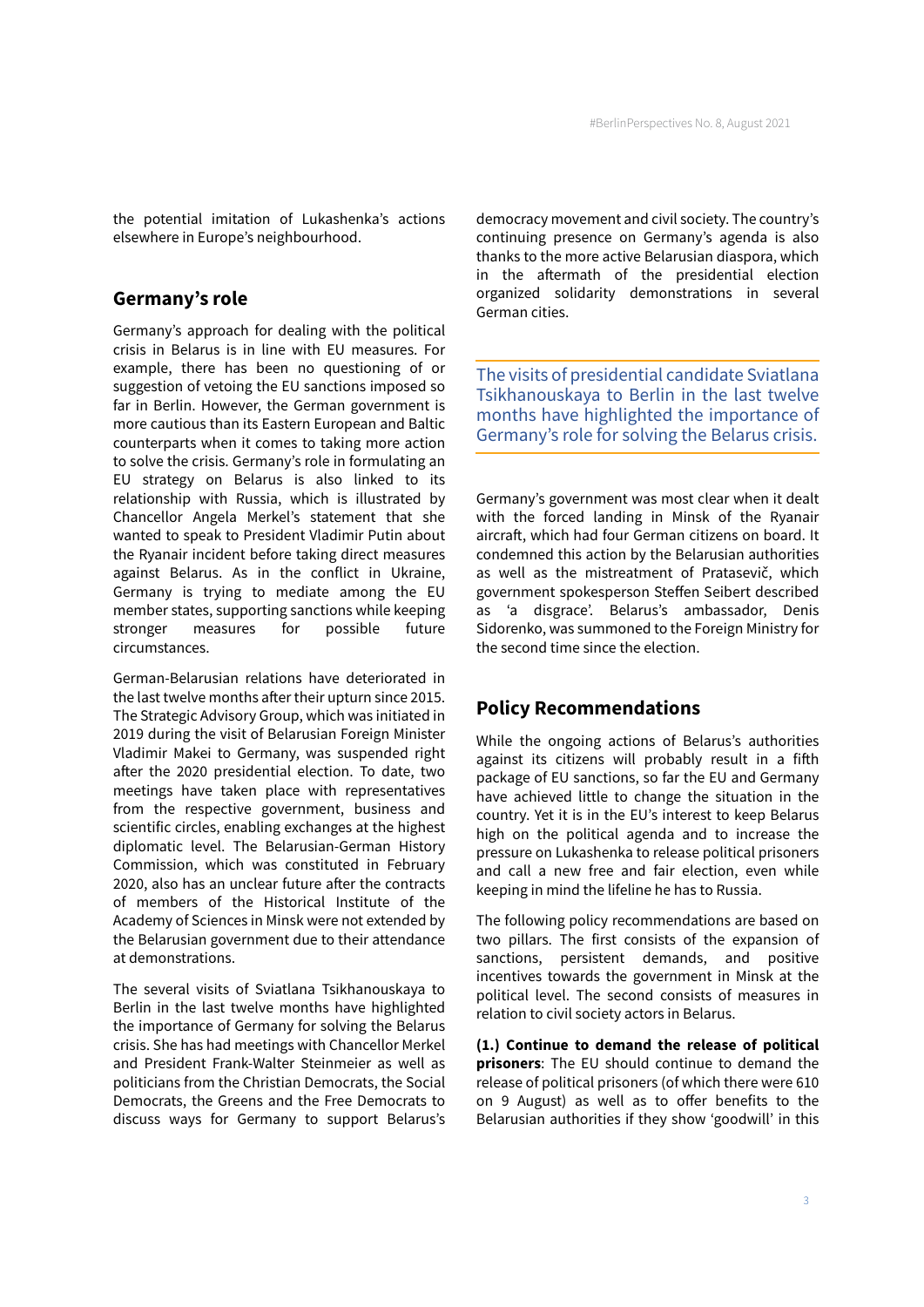respect, such as lifting the sanctions on the national airline Belavia.

**(2.) Continue to demand a free and fair presidential election:** The EU and other international institutions should maintain their demand of holding a free and fair presidential election under international observation by the OSCE, of which Belarus is a member.

**(3.) Create a new EU special representative for Belarus**: The EU would benefit from the creation of a special representative for Belarus. This would once again highlight the relevance of the situation to European and Belarusian audiences, and it would allow the EU to act more intensively and more resiliently in relation to the country. The special representative could better coordinate political and civil society activities using Track II practices.

**(4.) Strengthen visa facilitation for Belarusians**: A major step would be to introduce temporary visa facilitation for Belarusians in the Schengen area to protect them from violence and lawlessness in their country. However, there is no consensus for an EU approach. While the likes of Lithuania and Poland have eased visa regulations, Germany and France in particular should do the same to ensure that Belarusian citizens are not subject to Lukashenka's policy of isolation.

**(5.) Open criminal investigations against Lukashenka and security officers:** The example of criminal procedures in Germany and Lithuania should be followed at the EU level with investigations against Lukashenka and the perpetrators of state-ordered torture of peaceful demonstrators. This would follow the principle of universal jurisdiction according to which crimes against humanity can also be prosecuted from abroad.

**(6.) Cut off Belarus from international banking**: A major blow to the Lukashenka regime would be the decoupling of Belarus from the SWIFT international payments system for financial institutions, which would have the effect of isolating Belarusian banks from international financial flows. Export-oriented state-owned enterprises would be hit hard, as has been the case in Iran as a result of similar measures.

EU action in this regard would have a greater impact in coordination with the United States, Canada, the United Kingdom, and countries from Asia, Africa and the Middle East. However, this would also impact the people in Belarus as payments and transfers in and out of the country would no longer be possible and would have to be made via third parties or couriers.

**(7.) Establish an EU-Belarus civil society forum**: While the prospect of a Belarus summit, as called for by Tsikhanouskaya, between representatives of the government in Minsk, members of the Coordination Council and representatives of the EU and Russia seems very unrealistic, a civil society forum along the lines of the German-Russian Petersburg Dialogue could be a first step towards an all-Belarusian exchange of views.

**(8.) Support the Belarusian diaspora:** In addition to the financial contributions to civil society organizations and independent media included in the support package of the European Commission, financial support should also be channelled to the Belarusian community in the EU. The diaspora plays a crucial role in the international dissemination of information about developments inside Belarus. German and other European security and intelligence agencies need to monitor even more closely the threat to exiles from the Belarusian security authorities. This was underlined by several recent cases not only including the arrest of Pratasevič, but also the fact that the Belarusian Olympian Kristina Tsminaouskaya refused to return to Belarus for fear of oppression, and the death of Vitaly Shyshou in Kyiv under mysterious circumstances that are currently being investigated. Measures must be considered to counteract this threat in EU countries and offer protection to those targeted.

**(9.) Establish Eastern European University**: As several experts have called for in a letter to the European Commission, the EU should consider establishing an Eastern European University on the territory of the EU. A university with an integrative approach and free education would be significant to help the young generation in Belarus (and other autocratic countries in Eastern Europe). Furthermore, the EU should extend Erasmus+ programs and scholarships for Belarusians to study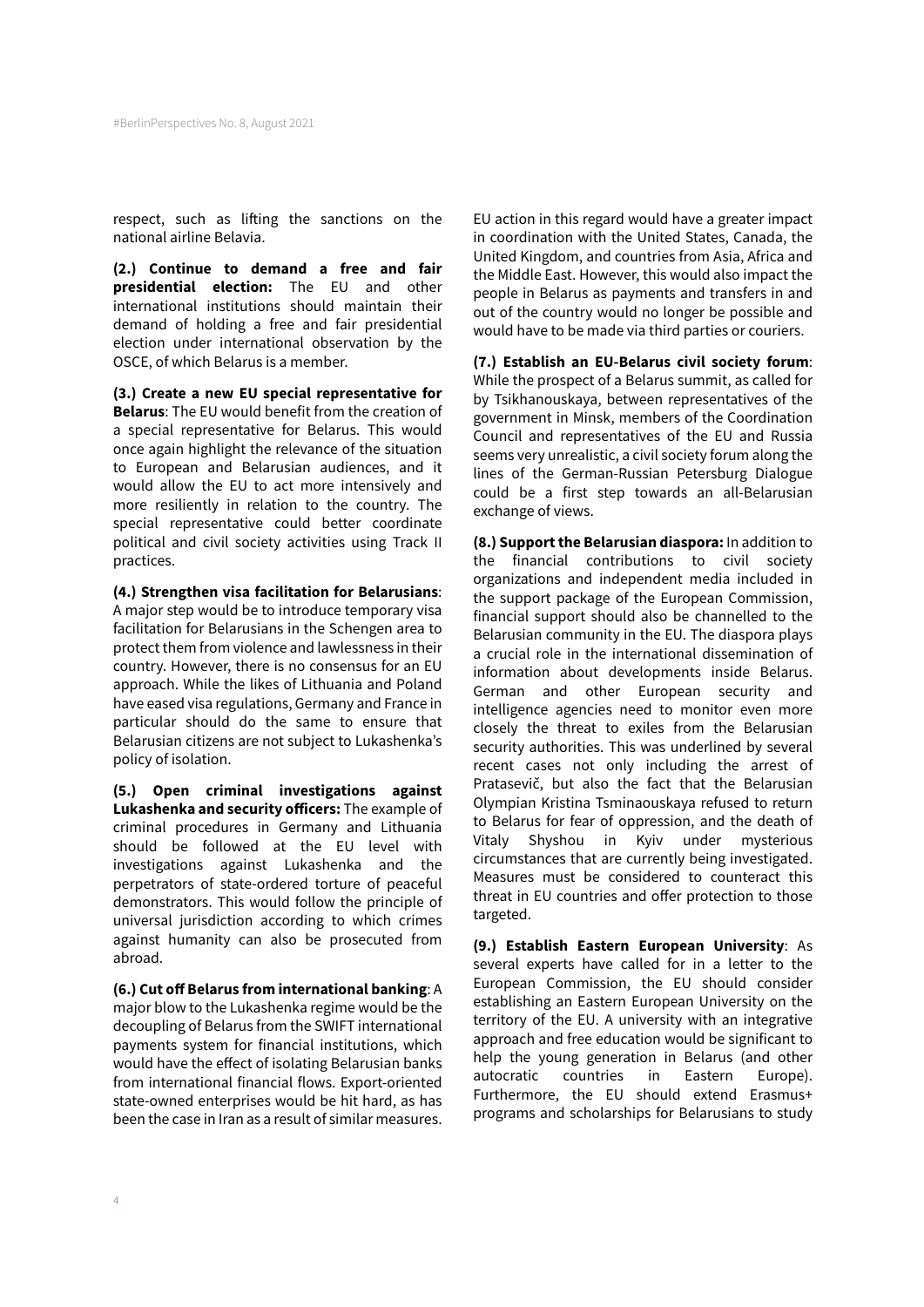abroad. This would foster cultural contacts between the EU and Belarus for many decades to come.

To sum up, one year since the start of the political crisis in Belarus, the EU has scope for more actions to increase political pressure on Lukashenka to schedule a new election, stop the violence against peaceful protesters and release political prisoners. With the temporary closure of cultural and administrative institutions in Belarus, the EU should continue to work with Belarusian civil society under the Eastern Partnership framework. In particular, the EU and Germany should work together in cooperating with NGOs, journalists and small-and medium-sized enterprises in Belarus to maintain people-to-people contacts. If the humanitarian situation in Belarus deteriorates further, EU assistance will have to focus mainly on the diaspora, while deeper cooperation with civil society actors in the country seems unrealistic under current circumstances since democratic actors in Belarus are at risk when cooperating with the EU. Moreover, the EU should not fall for any slight democratization processes within the Lukashenka apparatus as a reason for easing its pressure.